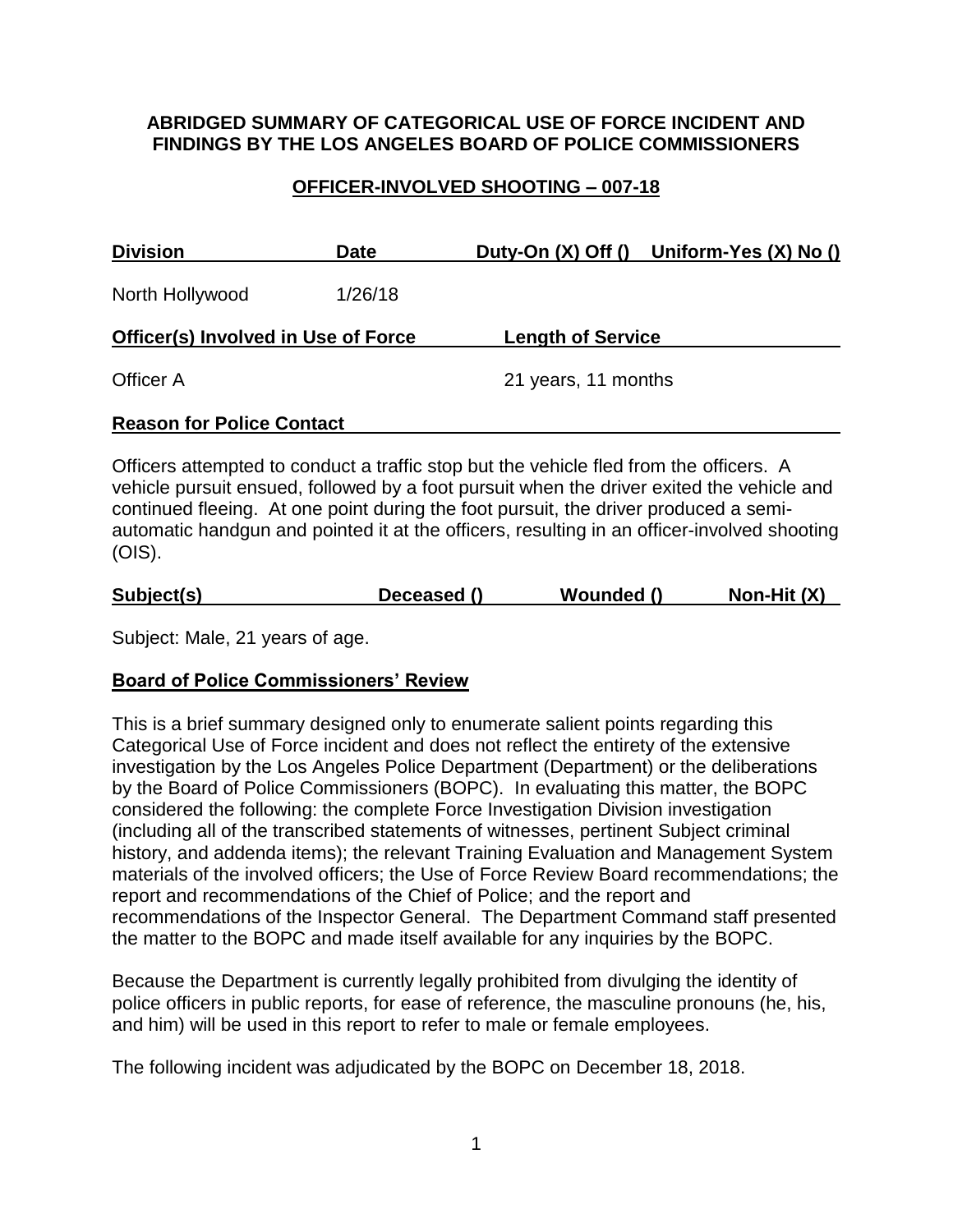#### **Incident Summary**

 $\overline{a}$ 

Officers A and B observed a white sedan that had an inoperable headlight exit a motel. Officer A knew the motel had been a location with stolen vehicle activity in the past and had made numerous arrests in the area. As Officer A maneuvered the police vehicle to initiate a traffic stop, the driver of the sedan, the Subject, accelerated his vehicle to flee from the officers. The officers could see through the windows, and it was discernable that there was only one occupant in the vehicle. According to Officer A, he formed the belief that the vehicle was stolen, advised Officer B of that information, and initiated a vehicle pursuit.<sup>1</sup>

Officer A indicated that he had made several stolen vehicle arrests and recovered numerous stolen vehicles in the area of the motel. He further based his belief that the vehicle was stolen on his experience that vehicle theft suspects often frequented the motel and that these types of vehicles had a high rate of vehicle thefts.

Officer B broadcast over the radio that they were following a possible stolen vehicle and requested backup, an Air Unit, and supervisor. He then updated the broadcast to say the officers were in pursuit along with their direction of travel.

Two additional officers responded to the broadcast and assumed the role of the secondary unit in the pursuit. Sergeant A entered the pursuit and assumed the role of Incident Commander (IC).

As the pursuit continued, Officer A indicated he observed the Subject's vehicle brake and proceed along a different street with the officers approximately three to five seconds behind. Officer B knew the vehicle had turned but was unaware on which street because they were one to two signals away from where the Subject made the turn. However, the officers were directed to the correct street by a group of citizens who were standing on the corner.

The street the Subject turned on was in an industrial area and ended in a cul-de-sac. According to Officer A, he observed the vehicle's brake lights illuminate, the driver's door open, and the Subject run into a driveway. The vehicle continued moving and came to rest against some debris at the far curb of the cul-de-sac.

Officer B indicated that as they proceeded up the street, he observed that the vehicle had crashed at the end of the cul-de-sac but did not see the Subject exit the vehicle. Officers A and B communicated their observations to one another that the Subject was no longer in the vehicle and was fleeing.

As the officers drove toward the Subject's vehicle, Officer B could not remember whether the driver's side door was open, but he did not see anyone inside. The police

<sup>1</sup> A vehicle inspection determined the left, front headlight was inoperable, and the vehicle proved to be an unreported stolen vehicle.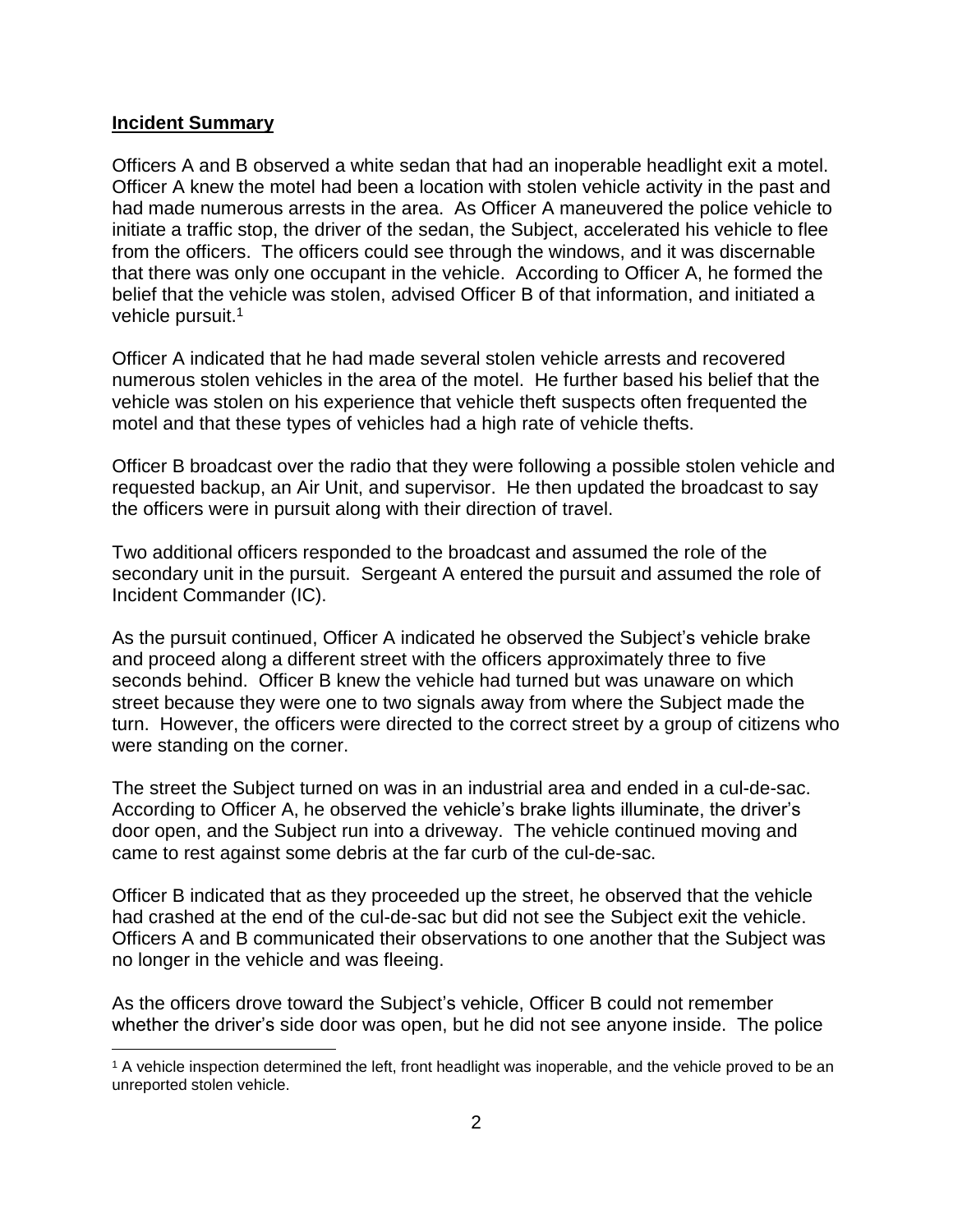vehicle stopped approximately six seconds after the officers engaged in dialog regarding the Subject's whereabouts. There was no communication captured on either officer's BWV regarding clearing of the Subject's vehicle at the time they approached or when Officer B exited the police vehicle.

Officer A indicated he intended to utilize the police vehicle as cover and illuminate the area with the headlights. However, the Subject reappeared from the driveway, presumably because the driveway was confined on one side by a 20-foot metal gate, and ran toward another driveway. Officer B indicated this was when he first observed the Subject. Officer B was still seated in the police vehicle and did not observe the Subject in possession of a weapon. Officer B added that he saw the Subject for only a "split second" because Officer A was still in the police vehicle which obstructed his view.

As Officer B began to pursue the Subject down a nearby frontage road, he observed the Subject running in what he described as a turned, bladed position with an extended right arm, pointing a dark handgun in his direction. This caused him to draw his service pistol that he held in a two-handed position, with his finger along the frame, as he moved to his left to utilize cover.

A security camera affixed to the wall of the frontage road captured the Subject as he looked back over his right shoulder with a raised right arm held at shoulder level and pointed the firearm in the officers' direction.

According to Officer B, he felt his life was in danger and immediately went to cover while drawing his firearm.

Officer B's BWV captured him drawing his service pistol as he moved across the apron of the road to a position of cover at the corner of the building. He could be heard directing the Subject to "Drop it!"

Officer B maintained his position of cover until he observed his partner enter the road. At that point he advised his partner that the Subject was in possession of a firearm. Officer B's BWV established that he remained at this position of cover for approximately three seconds before he proceeded forward and yelled, "He's got a gun!" to alert his partner.

According to Officer A, he initially intended to put the police vehicle in reverse to follow the Subject but exited and ran toward the road to support his partner in the foot pursuit. His assertion that he intended to drive in reverse was supported by his movements captured on his BWV. Officer A indicated that he heard a "pop" when he was between the police vehicle and the apron of the road and believed it was a gunshot.

Neither of the officers' BWV captured a discernable sound consistent with a gunshot at this juncture of the incident.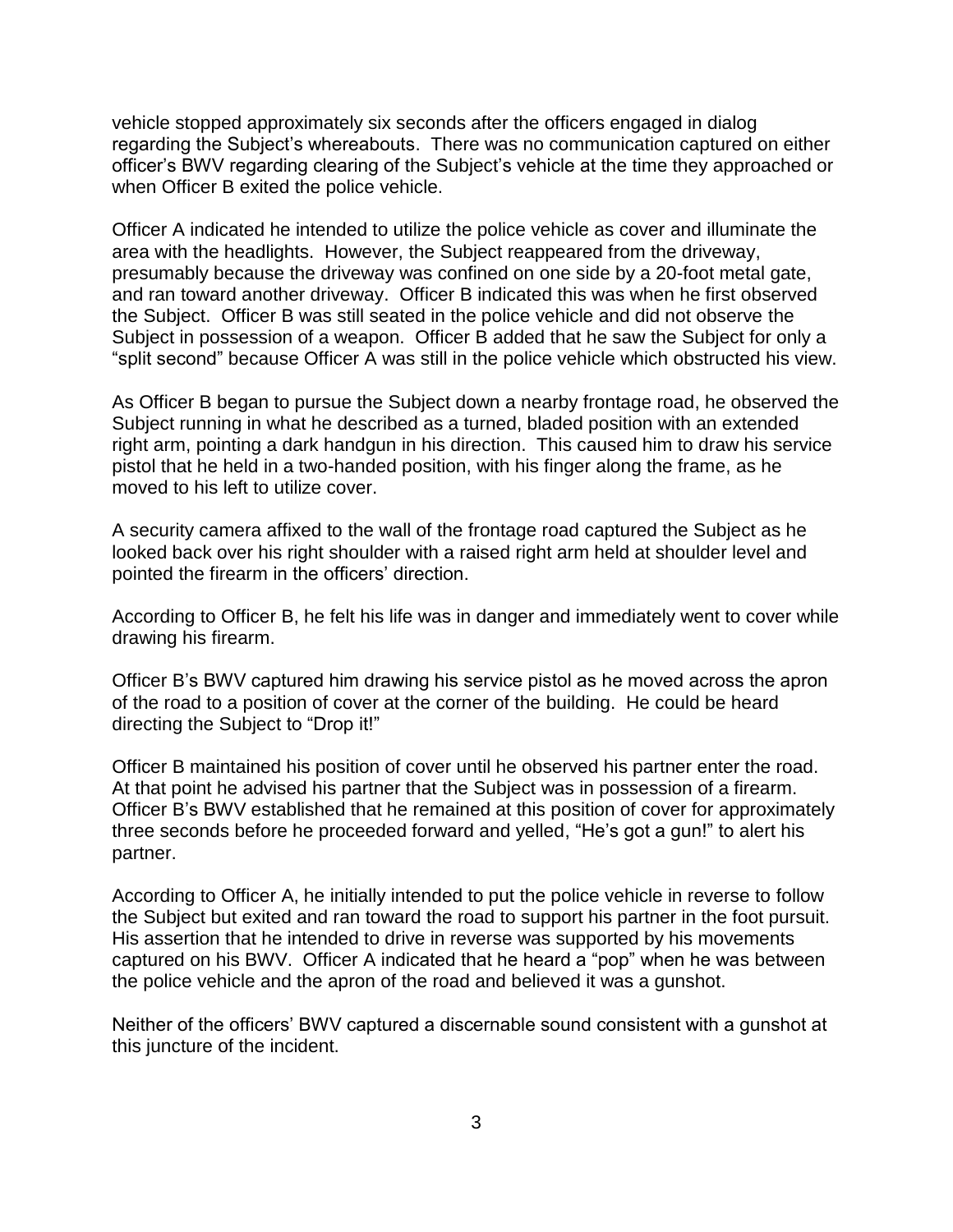Immediately thereafter, Officer A heard his partner yell, "He's got a gun!" Simultaneously, Officer A unholstered his service pistol and, as depicted in his BWV, held it in his right hand as he continued to run.

According to Officer A, he felt the incident would become deadly or that great serious injury could result.

As Officer A entered the frontage road, Officer B left his position of cover and moved forward along the far side of the drive, parallel to Officer A. Meanwhile, the Subject proceeded to run toward the end of the road. Shortly after Officer A entered the road, his BWV depicted the Subject near the corner of the road where a seven-foot cinder block wall separated the road from the adjacent property. Officer A described that the Subject was running with his left shoulder bladed back toward the officers, his handgun in his right hand, held in front of his chest with the handgun pointed toward the officers.

Officer A stopped, obtained a two-handed shooting stance, and fired four rounds from an approximate distance of 172 feet.

According to Officer A, once he heard the pop, heard his partner yell out that the Subject had a gun, and observed the Subject turn toward him to try to determine his location, Officer A fired to protect himself and his partner from death or great bodily injury.

Based on surveillance video, Officer A appeared to fire his rounds as the Subject was climbing the cinder block wall.

According to Officer B, he saw Officer A in his peripheral view as he heard gunfire and knew that it was Officer A who had fired.

The rounds did not appear to have any effect on the Subject as he continued to flee and climbed over the cider block wall into the adjacent property. Officers A and B continued toward the end of the road for 5 seconds (approximately 15 steps) before turning around. As Officers A and B moved forward, two audible gun shots could be heard on their BWV.

Officer A then broadcast, "Shots fired." Officers A and B did not pursue the Subject over the fence and began to redeploy back toward their police vehicle. According to Officer A, he did not continue to pursue the Subject because he was armed and based on his training, Officer A believed the officers should set up a perimeter and not continue to chase a person with a gun.

Meanwhile, the secondary unit approached and observed the Subject running from the cul-de-sac and Officers A and B running toward the road. The officers stopped their vehicle a short distance from the primary vehicle. As they exited their vehicle, their BWVs captured the sound of four gunshots, then an approximate five-second pause, followed by two additional gunshots. As the officers ran toward the road, Sergeant A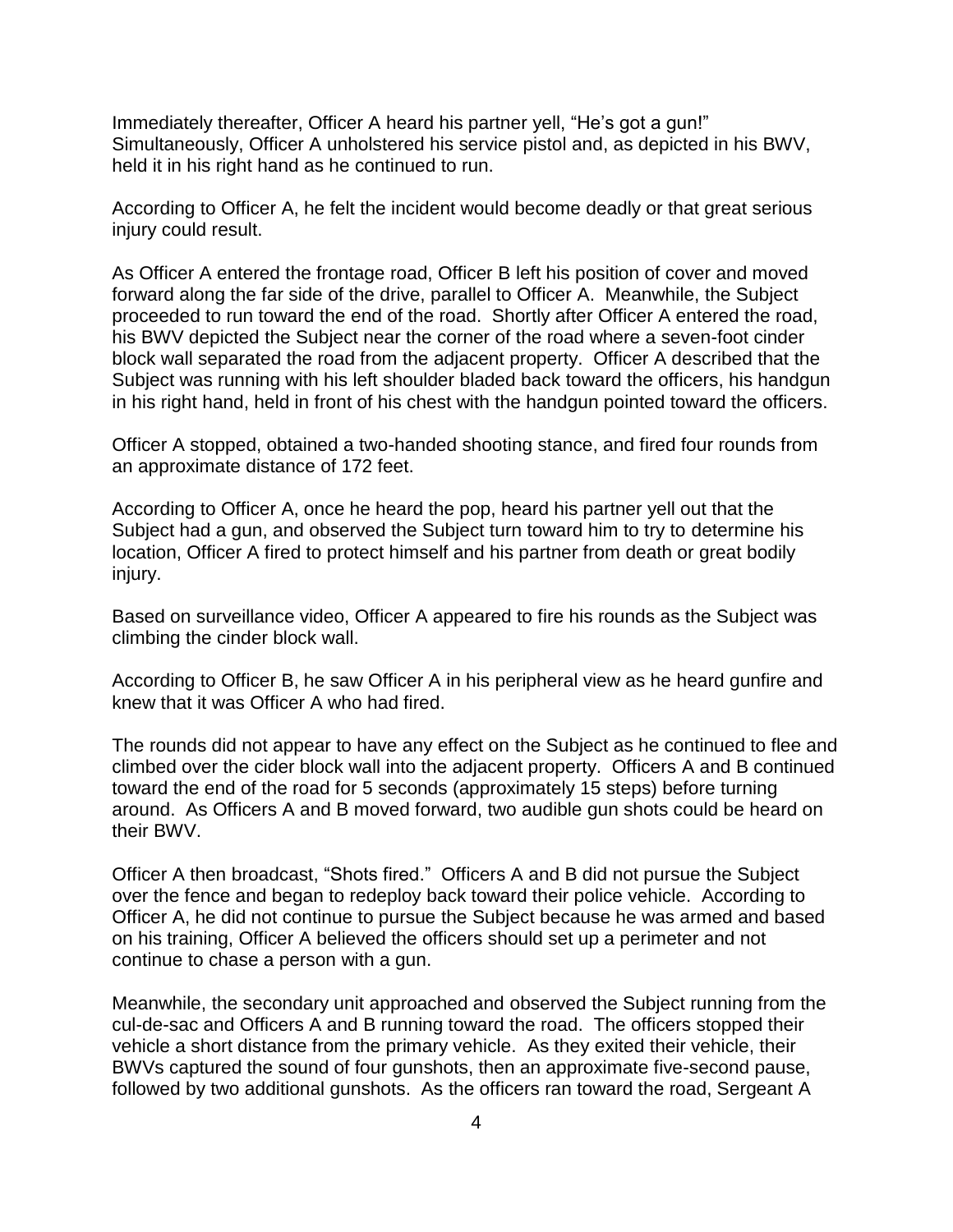drove past them and stopped his vehicle at the apron of the road. Simultaneously, the secondary unit officers arrived at the drive.

One of the officers attempted to broadcast "shots fired" and a help call. While this broadcast was audible on his BWV, it was not captured on the radio frequency.

Sergeant A parked in the street in front of the drive and broadcast the foot pursuit direction as well as directed a perimeter to be set up.

As Officers A and B redeployed, Officer A advised arriving officers that the Subject fled over the wall and directed the officers to establish a containment perimeter.

The secondary unit ran back to their police vehicle to move and take a position on the perimeter. Officers A and B took positions near their vehicle to maintain the perimeter. Officer A then broadcast a physical description of the Subject, also indicating that he shot at officers with a semi-automatic weapon.

According to Officer A, he and another officer had broadcast "shots fired, officer needs help," and he believed that Sergeant A was aware that an OIS had occurred. Officer A further stated he believed the situation was still tactical as they were holding a position on the perimeter and assumed that was why Sergeant A did not initiate separation or obtain a Public Safety Statement (PSS).

Officer A directed Officer B to a position of cover behind their police vehicle passenger door to illuminate and monitor the driveway next to the road where the Subject had fled. Officer A then conducted a tactical reload before he holstered his service pistol, walked to Sergeant A's vehicle and illuminated the area where the Subject climbed the cinder block wall.<sup>2</sup>

Sergeant A directed Officer A to clear the trunk of the Subject's vehicle to verify there were no additional individuals in the vehicle. Officer A unholstered his service pistol, and held it in a low-ready position as he approached. Officer A utilized the tactical light attached to his pistol to illuminate the interior of the vehicle. As Officer A pulled the trunk release handle, Sergeant A unholstered his service pistol and held it in a lowready position pointed toward the trunk of the vehicle. Once the trunk lid was open, Sergeant A verified the trunk was empty and holstered his pistol. Officer A then holstered his pistol and returned to Officer B's position at their police vehicle.

According to Sergeant A, he neither heard rounds fired nor the initial broadcast that shots had been fired. He further stated that sometime later he heard over his radio that shots had been fired at the officers. According to Sergeant A, he did not inquire with the officers as to the details of the shooting at that time because the incident was still tactical and he was focused on setting up perimeter containment.

 $\overline{a}$ 

<sup>&</sup>lt;sup>2</sup> A Tactical Reload consists of the removal of the magazine from the service pistol, securing it and replacing it with a fully loaded magazine. The purpose is to maintain the full round capacity of the pistol.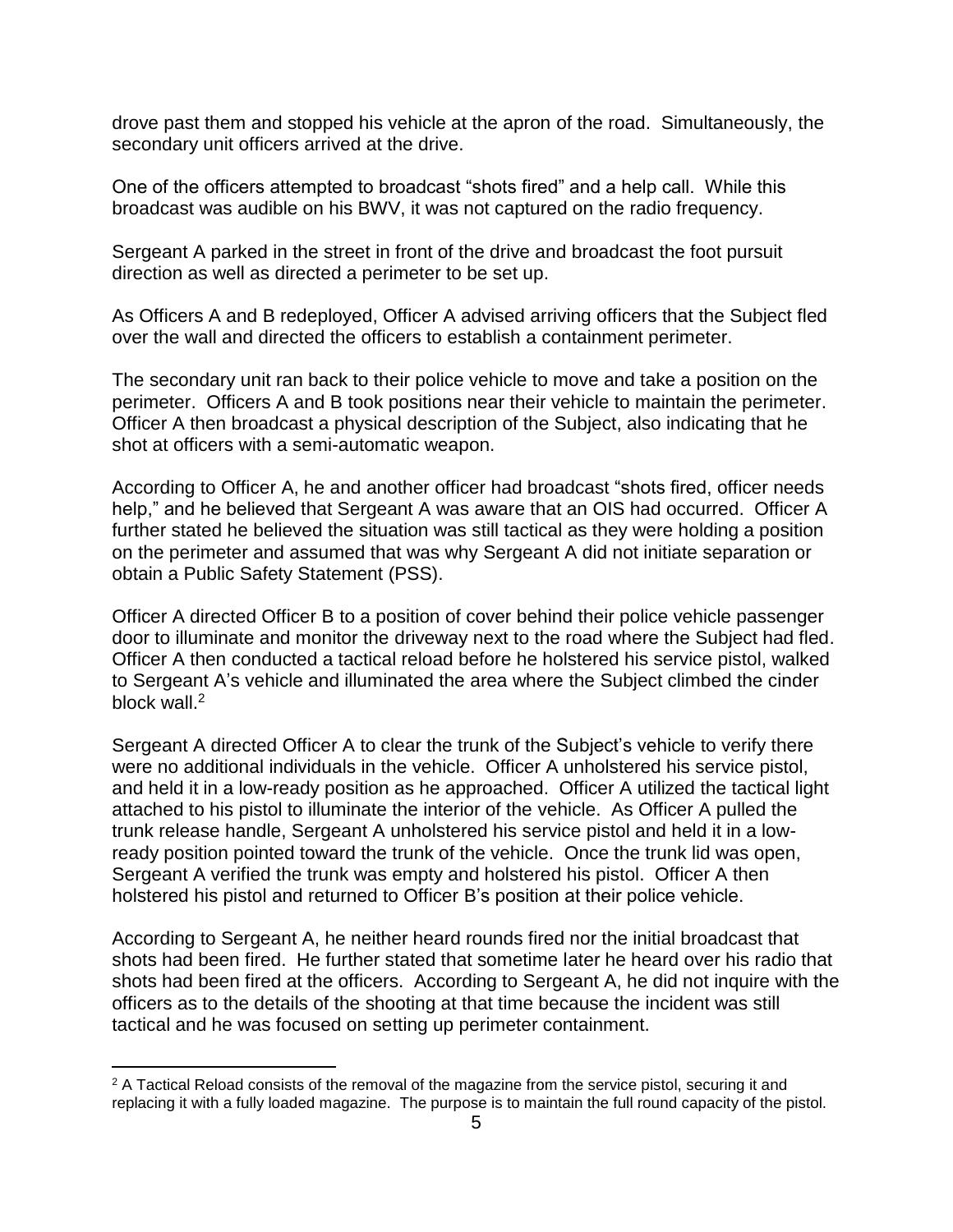Sergeant A continued to focus on setting up the perimeter as he broadcast a request for units to respond two blocks away from their location. Sergeant A then walked down the block to hold a perimeter position at the nearest intersection.

Meanwhile, as Officers A and B held their position on the perimeter, Officer A discussed the OIS incident with Officer B. The conversation was captured on their BWV cameras.

According to Officer A, he was in "training mode" and was advising Officer B of the post-OIS process and of relevant Department protocols.

A second supervisor from an outside division arrived and relieved Sergeant A of his perimeter position. Sergeant A returned to Officers A and B's location and confirmed with the them their belief that the Subject had fired shots at them. It was at that time that Officer A advised Sergeant A he was involved in an OIS.

From the point of Sergeant A's first contact with Officer A at scene, nine minutes and four seconds elapsed before Officer A advised Sergeant A that an OIS had occurred.

According to Sergeant A, he did not immediately separate the officers because the incident was an ongoing tactical situation. Once the perimeter containment was established, he directed Officers A and B to shut off their BWV and separated them.

Sergeant A directed Officer B to remain on his perimeter position and obtained an independent Public Safety Statement (PSS) from Officer A, then admonished him. Sergeant A then directed Officer A to relieve Officer B and obtained a PSS from Officer B, then admonished him.

Sergeant A directed Officer A to hold his perimeter position and directed Officer B to accompany him to his perimeter position covering a second area.

Sergeant A observed that a patrol unit had arrived at the nearby intersection to relieve the other supervisor from the perimeter. At that time, Sergeant A directed Officer A to assume a position to monitor the area at the end of the cul-de-sac while he drove Officer B to that supervisor.

According to Sergeant A, although Officer A was momentarily alone at his perimeter location, line-of-sight was maintained from the perimeter position down the street.

Sergeant A notified the Area Watch Commander there had been an OIS and directed the second supervisor to respond to Officer A's location to monitor him. He did so and together they assumed the perimeter position. Sergeant A and Officer B then returned and held another position on the perimeter.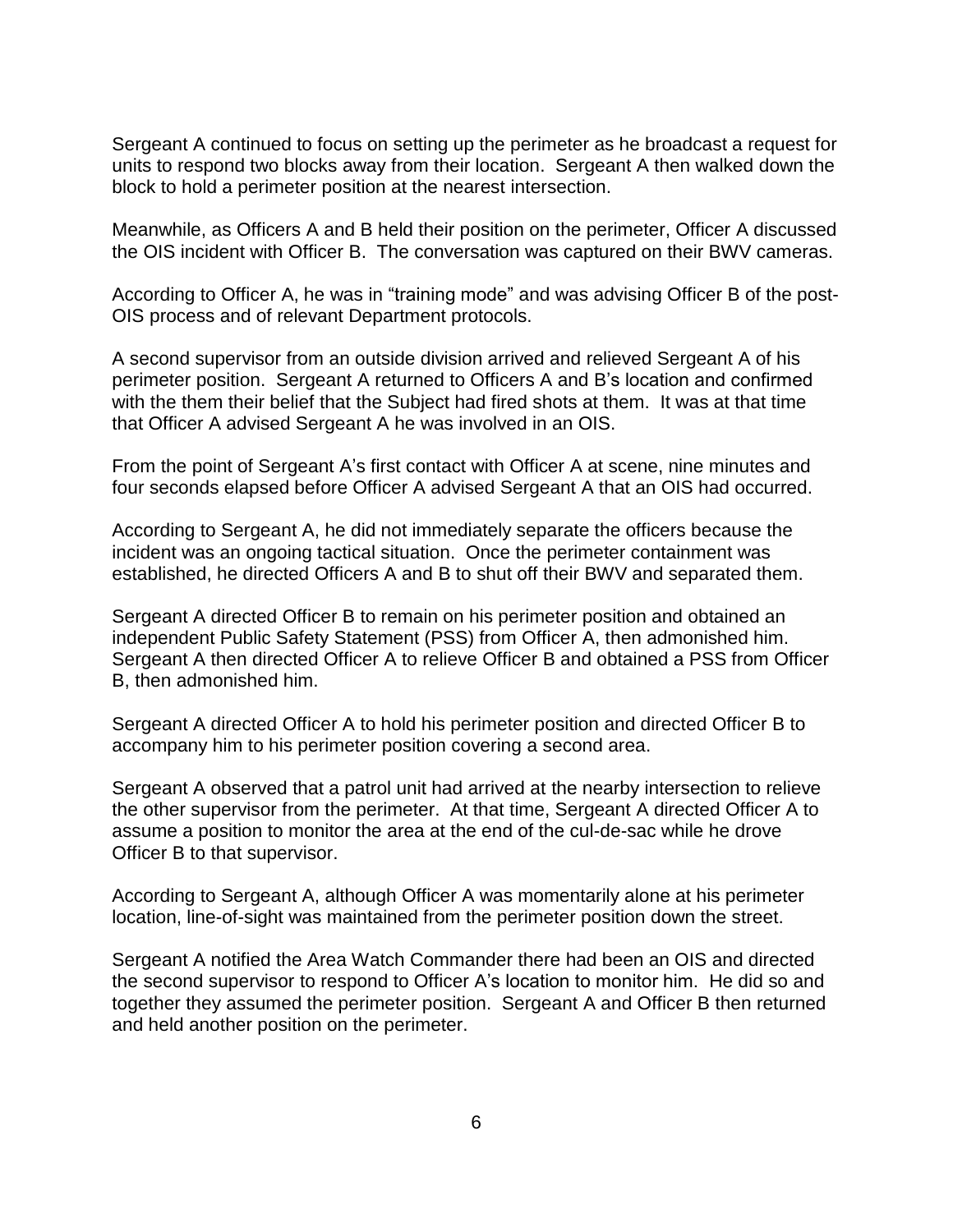Meanwhile, a tactical channel was designated for the tactical operation and a Command Post (CP) was established. Another supervisor responded to the CP and assumed the role of IC.

While positioned at a different location on the perimeter, officers observed the Subject texting on a cellular telephone while walking down the sidewalk. One of the officers broadcast that they were contacting the Subject. The officers held their firearms in lowready positions as they directed the Subject to get down on the sidewalk into a prone position. The Subject complied and placed himself on the ground. Simultaneously, two other officers saw what was happening and ran to assist with the detention. One of the responding officers holstered his service pistol and retrieved his handcuffs. He approached the Subject's right side and took a firm grip of his right wrist. As the officer knelt, he braced his right knee against the Subject's right shoulder and placed a cuff on the Subject's right wrist. The officer maintained control of the handcuffs and the Subject's right wrist, as he took a firm grip of the Subject's left wrist with his left hand and guided the wrist behind the Subject's back, where he completed handcuffing. The officer then assisted the Subject to a standing position and conducted a pat-down search for weapons. No weapons were located on the Subject's person.

The officers' BWV cameras documented that the Subject's hands were dirty, and there were visible abrasions and minor cuts on his hands. The officers also observed that the Subject had dust and debris as well as plant debris on his person and clothing.

The officers broadcast that they had detained the Subject and requested the response of the primary unit for a field show-up. One officer remained at the police vehicle guarding the Subject while awaiting the field show-up as his partner held a position monitoring the perimeter.

Officer A was transported by a supervisor to the perimeter where the Subject was located and a field show-up was conducted. Officer A positively identified the Subject as the driver of the stolen vehicle and the person who had fired rounds at him and his partner.

In the meantime, one of the officers who had detained the Subject conducted a search of the area where he was seen walking just prior to his detention. In a nearby planter bed, the officer found a semi-automatic pistol. According to the officer, the gun was located approximately five feet from the area where he initially observed the Subject walking. The officer notified the CP that he had located a handgun and stood guard over it.

While in the police vehicle, the Subject had maneuvered his handcuffed hands from behind his back to a position in front of his body. The officers removed him from the vehicle to reposition the handcuffs behind his back, and to prevent him from repeating the action they applied a Hobble Restraint Device (HRD) to his legs. He was then returned to the police vehicle and later transported to the station.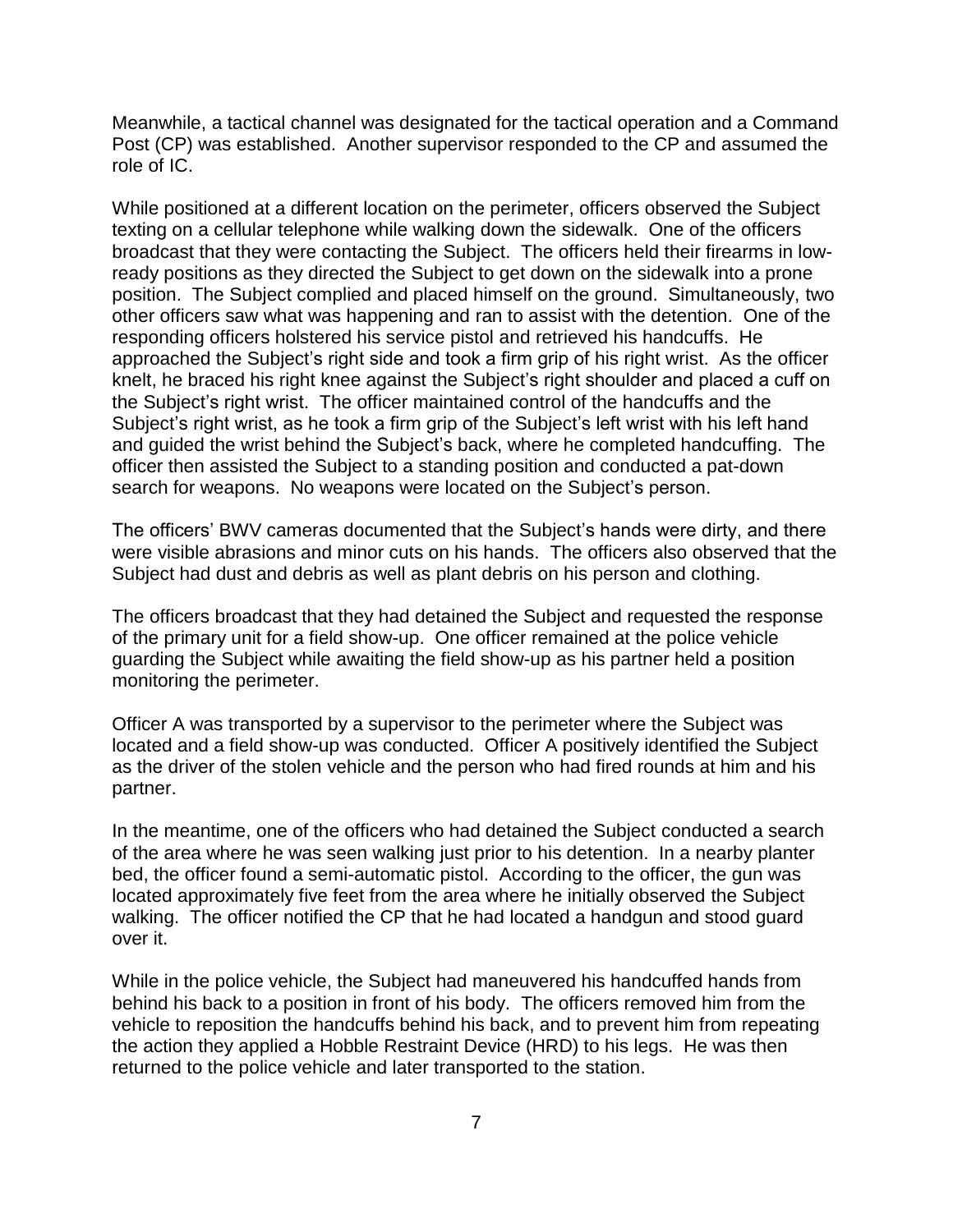## **Los Angeles Board of Police Commissioners' Findings**

The BOPC reviews each Categorical Use of Force incident based upon the totality of the circumstances, namely all of the facts, evidence, statements and all other pertinent material relating to the particular incident. In every case, the BOPC makes specific findings in three areas: Tactics of the involved officer(s); Drawing/Exhibiting of a firearm by any involved officer(s); and the Use of Force by any involved officer(s). Based on the BOPC's review of the instant case, the BOPC made the following findings:

# **A. Tactics**

The BOPC found Sergeant A and Officer B's tactics to warrant a finding of Tactical Debrief. The BOPC found Officer A's tactics to warrant a finding of Administrative Disapproval.

### **B. Drawing/Exhibiting**

The BOPC found Officers A and B's drawing and exhibiting of a firearm to be in policy.

## **C. Lethal Use of Force**

The BOPC found Officer A's use of lethal force to be in policy.

### **Basis for Findings**

In making its decision in this matter, the Commission is mindful that every "use of force by members of law enforcement is a matter of critical concern both to the public and the law enforcement community. It is recognized that some individuals will not comply with the law or submit to control unless compelled to do so by the use of force; therefore, law enforcement officers are sometimes called upon to use force in the performance of their duties. It is also recognized that members of law enforcement derive their authority from the public and therefore must be ever mindful that they are not only the guardians, but also the servants of the public. The Department's guiding value when using force shall be reverence for human life. Officers shall attempt to control an incident by using time, distance, communications, and available resources in an effort to de-escalate the situation, whenever it is safe and reasonable to do so. When warranted, Department personnel may objectively use reasonable force to carry out their duties. Officers who use unreasonable force degrade the confidence of the community we serve, expose the Department and fellow officers to legal and physical hazards, and violate the rights of individuals upon whom unreasonable force is used. Conversely, officers who fail to use force when warranted may endanger themselves, the community and fellow officers." (Use of Force Policy, Los Angeles Police Department Manual.)

The Commission is cognizant of the legal framework that exists in evaluating use of force cases, including the United States Supreme Court decision in Graham v. Connor, 490 U.S. 386 (1989), that: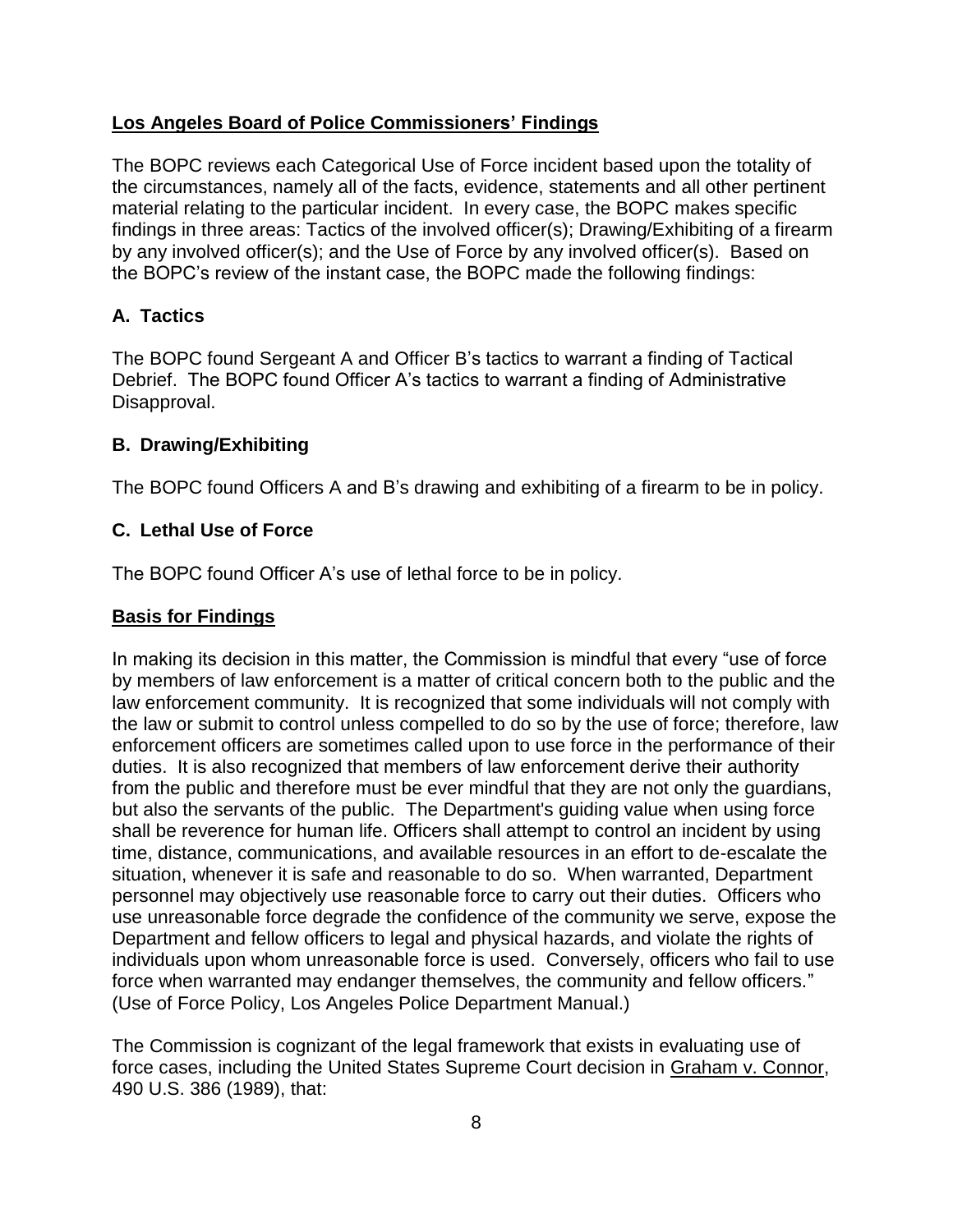"The reasonableness of a particular use of force must be judged from the perspective of a reasonable officer on the scene, rather than with the 20/20 vision of hindsight. The calculus of reasonableness must embody allowance for the fact that police officers are often forced to make split-second judgments – in circumstances that are tense, uncertain and rapidly evolving – about the amount of force that is necessary in a particular situation."

The Commission is further mindful that it must evaluate the actions in this case in accordance with existing Department policies. Relevant to our review are Department policies that relate to the use of force:

Law enforcement officers are authorized to use deadly force to:

- Protect themselves or others from what is reasonably believed to be an imminent threat of death or serious bodily injury; or
- Prevent a crime where the subject's actions place person(s) in imminent jeopardy of death or serious bodily injury; or
- Prevent the escape of a violent fleeing felon when there is probable cause to believe the escape will pose a significant threat of death or serious bodily injury to the officer or others if apprehension is delayed. In this circumstance, officers shall to the extent practical, avoid using deadly force that might subject innocent bystanders or hostages to possible death or injury.

The reasonableness of an Officer's use of deadly force includes consideration of the officer's tactical conduct and decisions leading up to the use of deadly force. (Use of Force Policy, Los Angeles Police Department Manual.)

An officer's decision to draw or exhibit a firearm should be based on the tactical situation and the officer's reasonable belief that there is a substantial risk that the situation may escalate to the point where deadly force may be justified. (Los Angeles Police Department Manual.)

Tactical de-escalation involves the use of techniques to reduce the intensity of an encounter with a suspect and enable an officer to have additional options to gain voluntary compliance or mitigate the need to use a higher level of force while maintaining control of the situation. Tactical de-escalation does not require that an officer compromise his or her safety or increase the risk of physical harm to the public. De-escalation techniques should only be used when it is safe and prudent to do so. (Tactical De-Escalation Techniques, October 2016.)

### **A. Tactics**

• During the review of the incident, the following Debriefing Points were noted: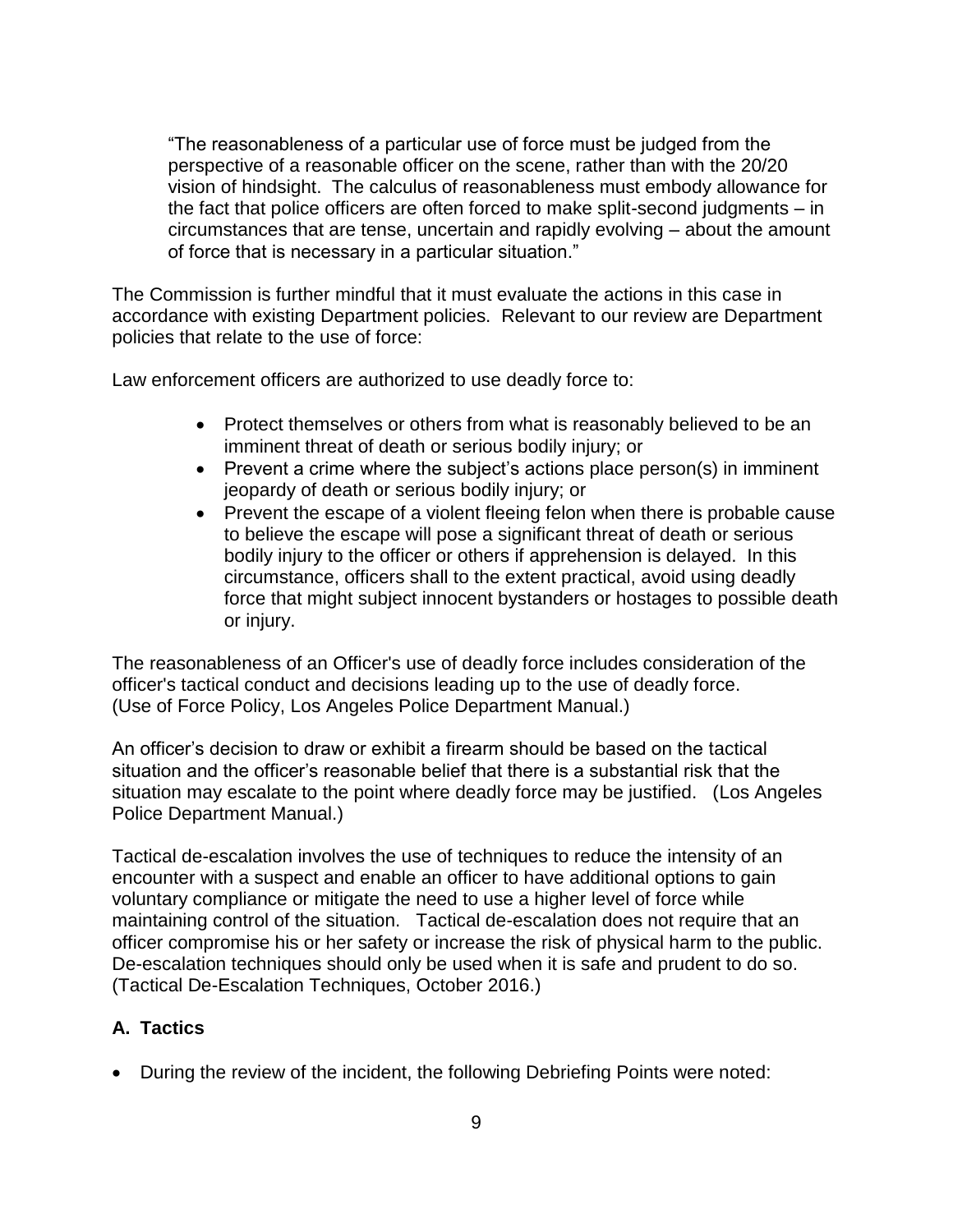1. Tactical Communication/Planning

Officers A and B did not effectively communicate and formulate a tactical plan at the termination of the vehicle pursuit.

Operational success is based on the ability of officers to effectively communicate during critical incidents. Officers, when faced with a tactical incident, improve their overall safety by their ability to recognize an unsafe situation and work collectively to ensure a successful resolution. A sound tactical plan should be implemented to ensure minimal exposure to the officers, while keeping in mind officer safety concerns.

In this case, the BOPC took into consideration that this was a rapidly unfolding situation and understood that officers are often forced to make split second decisions under extremely stressful situations. However, considering that Officer B was a probationary officer with less than four months of field time and this was the first time the officers were working together, the BOPC would have preferred that the officers had a lengthier discussion on tactics, including post-pursuit tactics and foot pursuits. The officers were reminded of the importance of tactical planning and communication before, during, and after any incident.

Based on the totality of the circumstances, the BOPC determined, that while identified as an area for improvement, the officers' actions were not a substantial deviation from approved Department tactical training.

2. Tactical Vehicle Deployment

Officer A stopped the police vehicle adjacent to the Subject's vehicle at the termination of the pursuit.

The positioning of a police vehicle is critical in order to provide the officers a tactical advantage should the incident escalate.

In this case, Officers A and B pursued the vehicle for over five minutes. During this time, Officer A and his partner both observed that the vehicle did not have any tint on the windows and that the Subject was the only occupant of the vehicle.

At the termination of the vehicle pursuit, Officer A was faced with a rapidly unfolding tactical situation and was focused on the actions of the fleeing Subject. Although Officer A had a reasonable belief that there were no other occupants in the vehicle, the BOPC would have preferred that he had stopped his vehicle behind the Subject's vehicle. Positioning his vehicle further back would have given him and his partner additional time and distance to assess the rapidly unfolding tactical situation.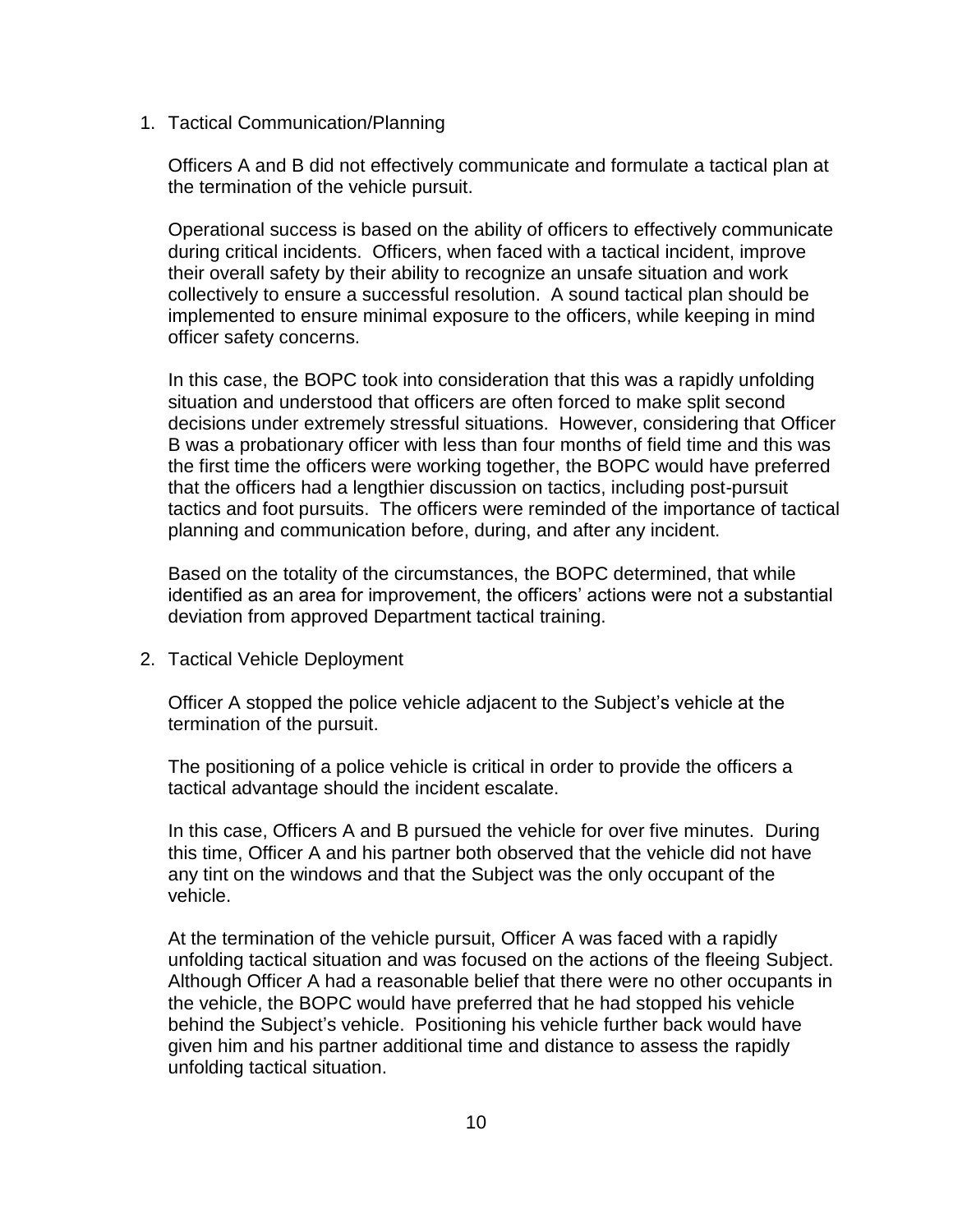Based on the totality of the circumstances, the BOPC determined that the positioning of the vehicle was a substantial deviation, with justification, from approved Department tactical training.

3. Running Past an Unsearched Vehicle

Officers A and B ran past an unsearched vehicle at the termination of a vehicle pursuit.

Officers, when faced with an ongoing tactical situation, must remain alert to improve their overall safety by their ability to recognize an unsafe situation and then work collectively to ensure a successful resolution.

In this case, Officers A and B pursued the vehicle for over five minutes. During this time, Officer A and his partner both observed that the vehicle did not have any tint on the windows and that the Subject was the only occupant of the vehicle.

Additionally, according to Officer B, when the officers pulled up and stopped adjacent to the Subject's vehicle, he looked inside and did not observe anyone in the vehicle.

The BOPC noted that at the termination of the vehicle pursuit, the officers were faced with a rapidly unfolding tactical situation and were focused on the actions of the fleeing Subject. The officers made the decision to go in foot pursuit, without tactically clearing the Subject's vehicle, based upon their reasonable belief that the vehicle was not occupied.

Based upon the totality of the circumstances, the BOPC determined that Officers A and B's actions were a substantial deviation, with justification, from approved Department tactical training.

4. Pursuing Armed Suspects/Utilization of Cover (Substantial Deviation – Officer A)

Officer A did not utilize available cover as he engaged in a foot pursuit of an armed suspect.

Generally, officers are discouraged from pursuing armed suspects on foot. Nonetheless, officers must be afforded a level of discretion regarding the appropriateness of their decision to engage in a foot pursuit of an armed suspect.

Containment of an armed suspect demands optimal situational awareness. The ability to maintain the tactical advantage rests on the ability of the officers to effectively communicate, thus ensuring a coordinated effort and successful resolution.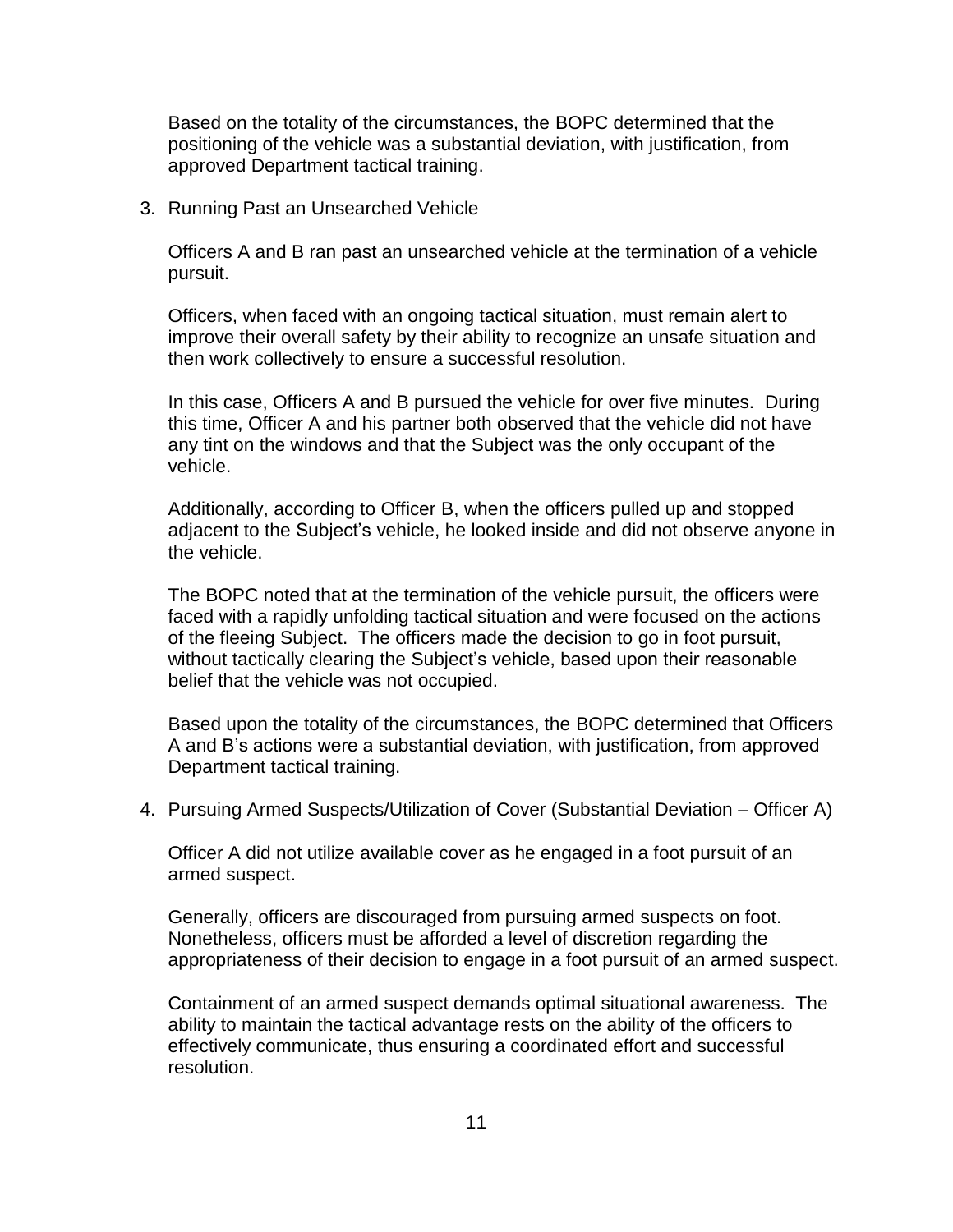The utilization of cover enables an officer to confront an armed suspect while simultaneously minimizing their exposure. As a result, the overall effectiveness of a tactical incident can be enhanced, while also increasing an officer's tactical options.

In this case, as Officer A exited his police vehicle and ran towards the mouth of the driveway, he heard what he believed to be a gunshot. He then heard his partner, who had assumed a position of cover behind the corner of a building, yell out that the Subject was armed with a handgun. Officer A continued to engage in a foot pursuit of the Subject, while in apprehension mode, and ran past the corner of the building and into the driveway. Consequently, when the Subject pointed a handgun in his direction, Officer A was forced to engage the Subject without the benefit of cover.

Additionally, after the OIS, Officer A ran down the middle of the driveway toward the Subject's last known location. During this time, Officer A ran past a metal trash dumpster located along the side of the driveway.

The BOPC noted that Officer A engaged in a foot pursuit of an armed suspect in apprehension mode and did not attempt to utilize available cover. Officer A's decision to pursue an armed suspect without using available cover was unreasonable and placed him at a distinct tactical disadvantage. Officer A's actions unnecessarily endangered his safety and occurred without sufficient articulable facts to support that his actions were reasonable under the circumstances.

In this specific circumstance, once it was determined that the Subject was armed, it would have been tactically prudent for Officer A to have assumed a position of cover, opposite his partner, and then transition into containment mode and begin establishing perimeter containment.

Based upon the totality of the circumstances, the BOPC determined that Officer A's decision to pursue an armed suspect, without the benefit of cover, was a substantial deviation, without justification, from approved Department tactical training.

- The BOPC also considered the following:
	- 1. Running with Service Pistols Drawn The investigation revealed that Officers A and B ran down the driveway with their service pistols drawn. Officers A and B are reminded there is a heightened concern for an unintentional discharge when running with a drawn service pistol.
- The evaluation of tactics requires that consideration be given to the fact that officers are forced to make split-second decisions under very stressful and dynamic circumstances. Tactics are conceptual and intended to be flexible and incident-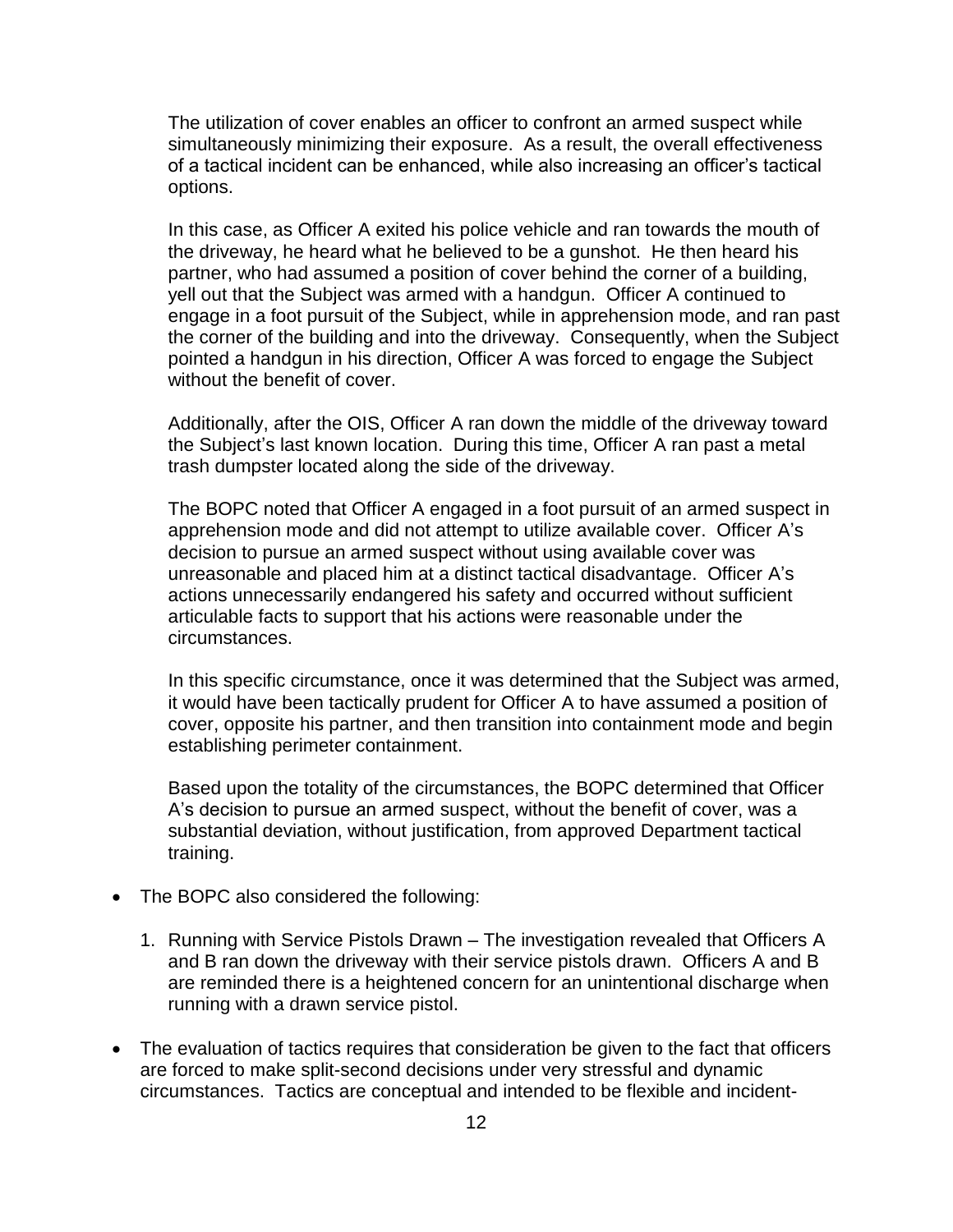specific, which requires that each incident be looked at objectively and the tactics be evaluated based on the totality of the circumstances.

Each tactical incident also merits a comprehensive debriefing. In this case, there were identified areas where improvement could be made. A Tactical Debrief is the appropriate forum for the involved personnel to discuss individual actions that took place during this incident.

In conclusion, the BOPC found Sergeant A and Officer B's tactics to warrant a finding of Tactical Debrief and Officer A's tactics to warrant a finding of Administrative Disapproval.

#### **B. Drawing/Exhibiting**

• According to Officer A, as he ran towards the mouth of the driveway, he heard a pop, which he believed was a gunshot. He then heard his partner yell out that the Subject had a gun. Officer A then drew his service pistol.

According to Officer B, as he began to enter the driveway, the Subject looked in his direction and Officer B observed that the Subject was holding a dark colored handgun in his right hand. Believing that his life was in danger, Officer B drew his service pistol.

Based on the totality of the circumstances, the BOPC determined that an officer with similar training and experience as Officers A and B, while faced with similar circumstances, would reasonably believe there was a substantial risk the situation may escalate to the point where deadly force may be justified.

Therefore, the BOPC found Officers A and B's drawing and exhibiting of a firearm to be in policy.

### **C. Lethal Use of Force**

• **Officer A** – (pistol, four rounds)

According to Officer A, as he continued to follow the Subject down the driveway, the Subject turned towards him and his partner. Officer A then observed that the Subject had a handgun in his right hand which was pointed in the officers' direction. Believing the Subject was going to shoot at him and his partner, Officer A stopped running and fired four rounds from his service pistol at the Subject to stop the threat.

Based on the totality of the circumstances, the BOPC determined that an officer with similar training and experience as Officer A would reasonably believe the Subject's actions presented an imminent threat of death or serious bodily injury and that the Use of Lethal Force would be objectively reasonable.